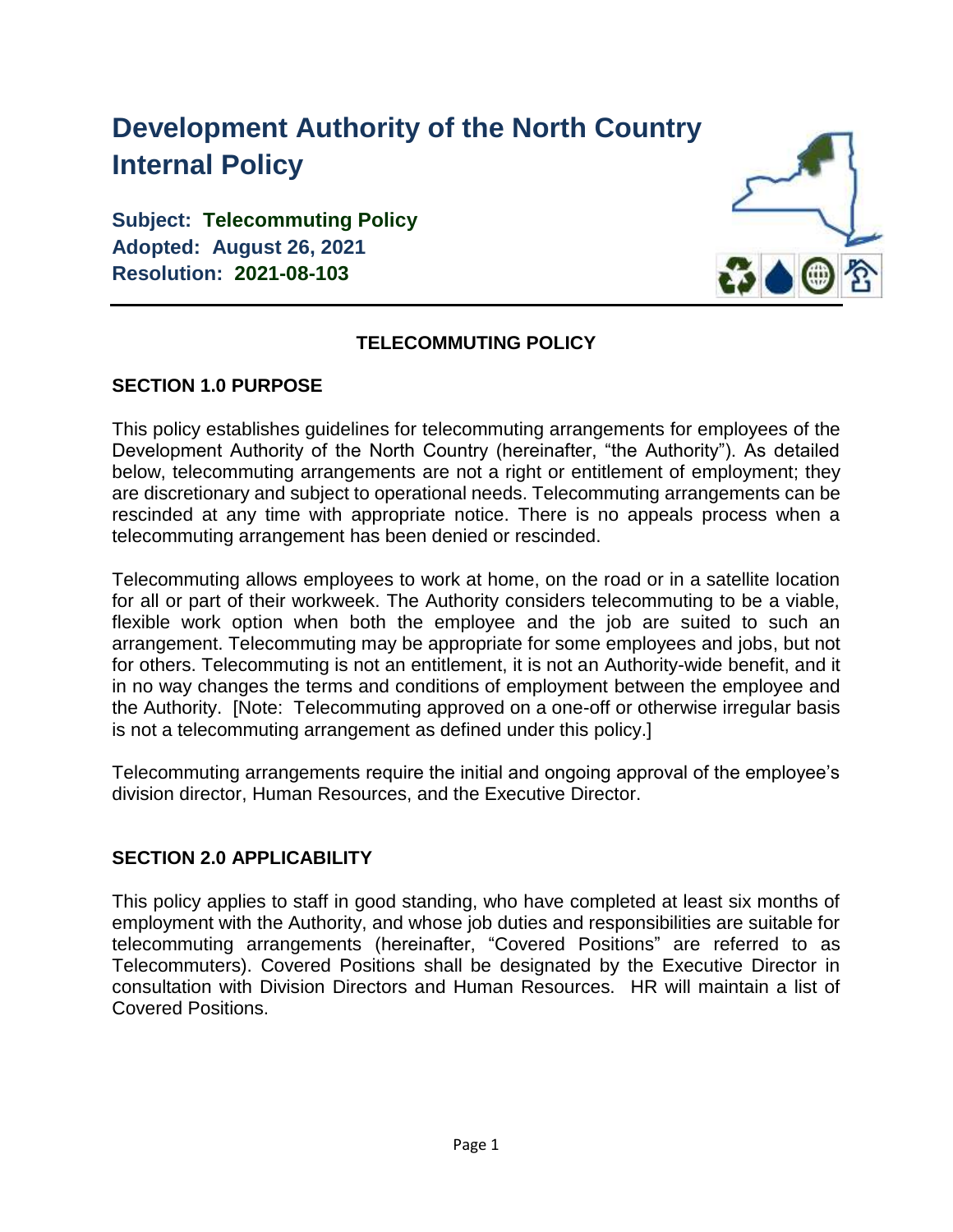This policy does not apply to requests for, or management of, workplace accommodation(s) under the Americans with Disabilities Act (ADA) or under any other applicable federal, state, or local law or regulation. Employees seeking such workplace accommodation(s) should contact the Authority's Human Resources Office.

# **SECTION 3.0 DEFINITIONS**

Telecommuting arrangement means working from home or from a remote location one or more full days per week on a regular basis within the geographic area of the Authority's business responsibilities and duties within the state of New York.

While on a Telecommuting arrangement, covered employees are expected to work the same general business hours of the Authority that they were originally hired to work in their current position, and to perform their responsibilities as they otherwise would at an Authority worksite.

The *Telecommuting Agreement* details the terms and conditions of the covered employee's telecommuting arrangement.

# **SECTION 4.0 PROCEDURE**

# **4.1 GUIDELINES FOR APPROVAL OF A TELECOMMUTING ARRANGEMENT**

The success of a telecommuting arrangement can depend on several factors, such as current job performance and attendance, the ability to work independently, the nature of the work to be performed, consideration of the impact such arrangement will have on others, services available at the proposed telecommuting site, and strong communication skills. A telecommuting arrangement is not a right of employment. It is established at the discretion of the employee's division director, Human Resources, and the Executive Director and may be subject to change at the sole discretion of Authority management.

Telecommuting is not operationally feasible for all job functions. The Authority will determine which job functions and employees are eligible to participate in this telecommuting arrangement.

When requesting a telecommuting arrangement, a covered employee should consider their own needs together with those of the Authority and their family. Any employee who requests a telecommuting arrangement should ensure that their work can be performed in a manner consistent with standards that would be true if they were reporting to an assigned work location (e.g.: State Office Building). When considering a covered employee's request for a telecommuting arrangement, division directors should assess the impact of such an arrangement on the division and, in making such a determination, consider the following as applicable: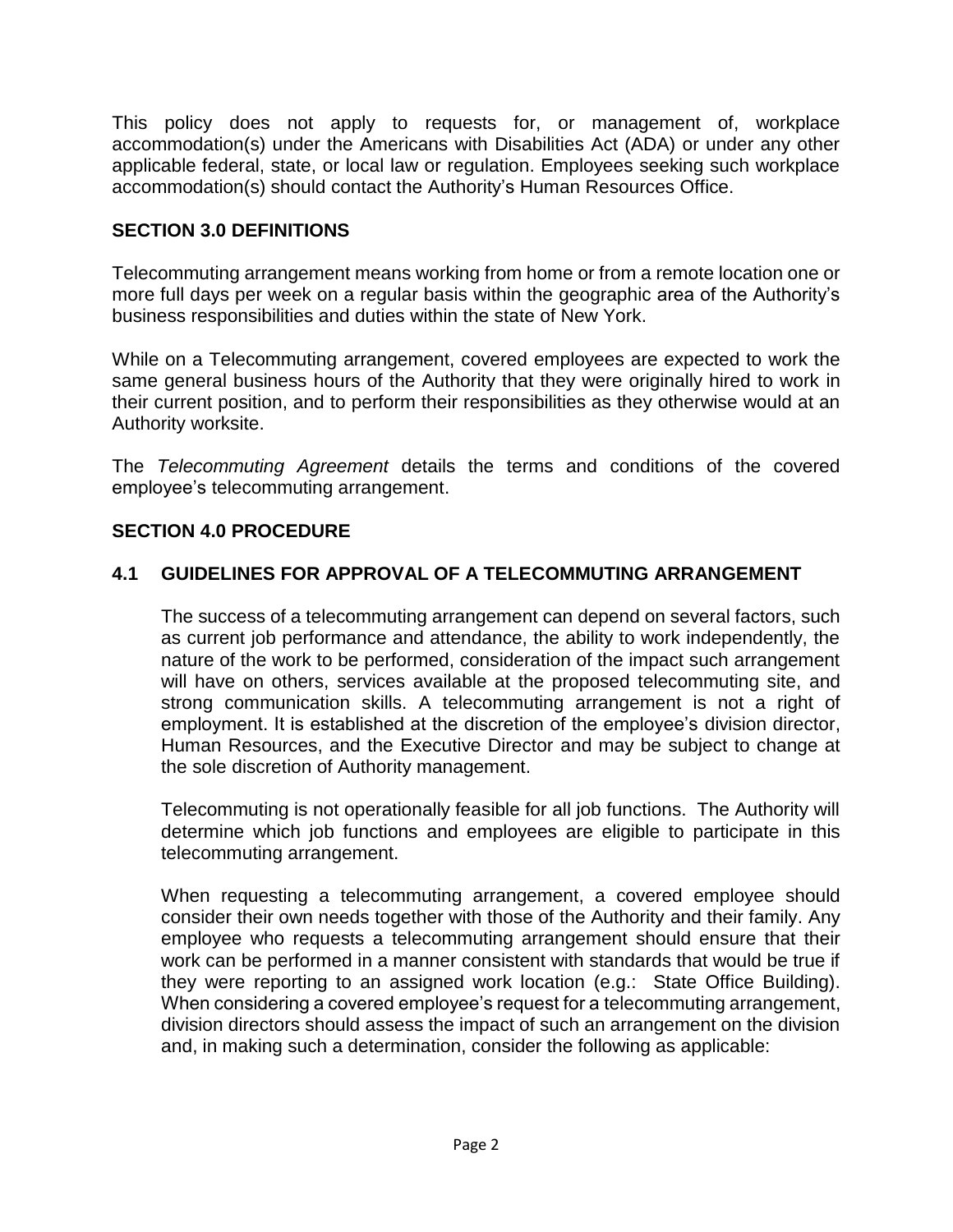- 1. Does the covered employee meet the minimum requirements?
	- The covered employee is in good standing in their current position
- 2. Will the covered employee be able to meet the minimum requirements of their position?
	- The nature of the employee's position is such that they can perform their normal duties from an alternate location (e.g., outside of their normally assigned office).
	- Productivity and progress metrics are still measurable under the proposed arrangement.
	- Quality of service to internal and external clients can be sustained.
	- Any required face-to-face contact can be maintained.
- 3. Questions about the covered employee and their ability to perform the job under a telecommuting arrangement:
	- Is the covered employee highly independent and disciplined, requiring minimum supervision?
	- Are there issues that may affect operations in the workplace or ability to do the work off-site, such as access to necessary information or support for work tasks?
	- Is the covered employee's proposed alternative work location in a physical workspace conducive for adequate privacy, security and business suitable for maximum productivity?
	- Will the covered employee have the technology, equipment and secure system access to perform all responsibilities and to maintain the effectiveness of communications?
	- Will there be the ability to maintain a two-way flow of communication between division director, direct manager/supervisor and covered employee, and covered employee and their colleagues?
	- How will the performance of the covered employee on a telecommuting arrangement be measured?
	- Will the division director be able to assess the covered employee's productivity and the quality of their work results?
	- Will the covered employee's job satisfaction and morale be sustained or improved?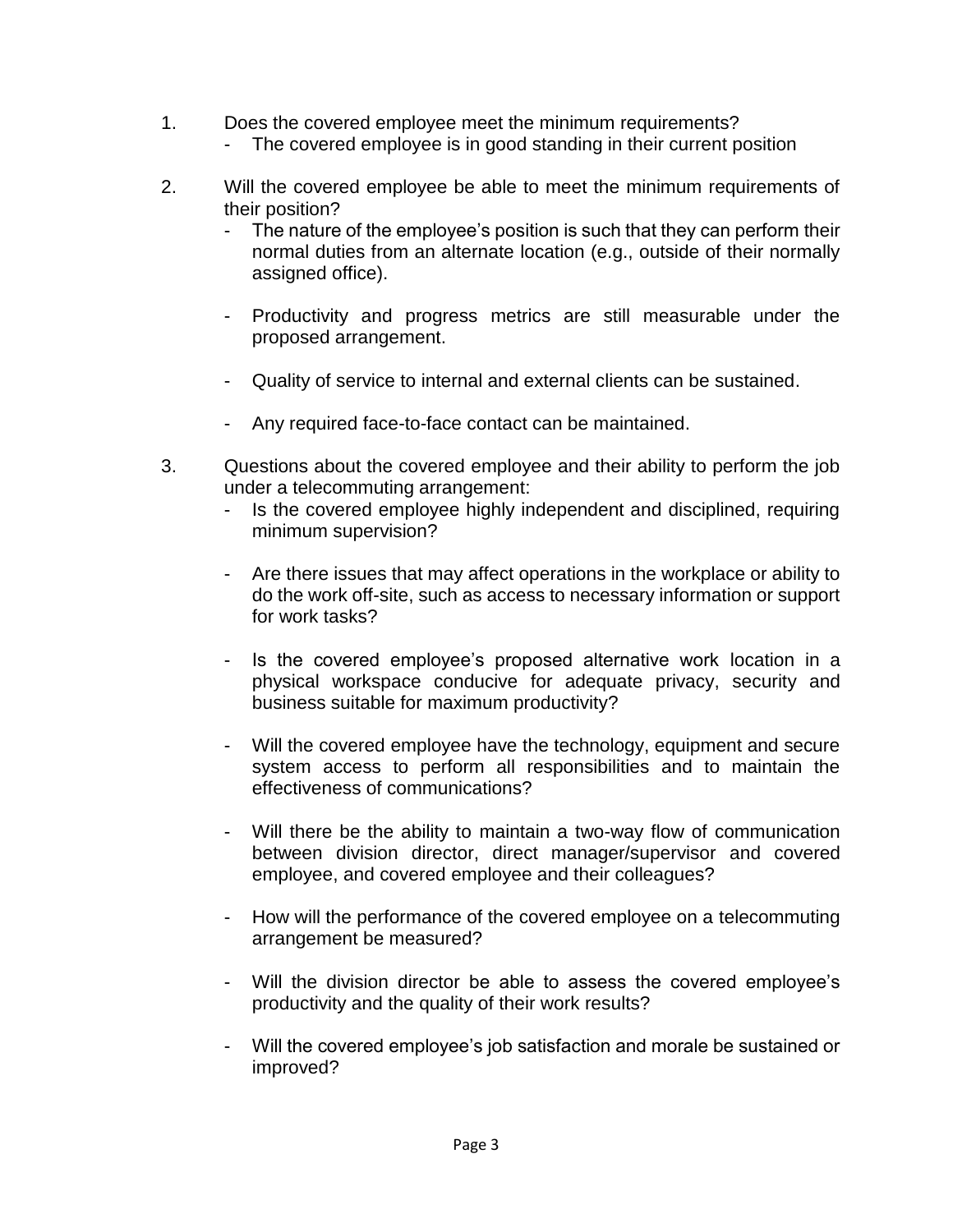- 4. Questions about scheduling, as applicable:
	- Will there be adequate team coverage in the workplace, especially during peak service or demand times?
	- Has the division director taken into account intermittent job demands that may make it necessary for specific workers to be in the workplace at certain times, for certain tasks, meetings, events, or projects?

# **4.2 HOW TO REQUEST A TELECOMMUTING ARRANGEMENT**

To make a request for a telecommuting arrangement, the employee shall complete the Telecommuting Agreement and submit it to their division director. The division director will consult with Human Resources, and make a recommendation to the Executive Director, in accordance with the guidelines set forth herein, and respond to the employee accordingly. Approved request forms are to be filed with Human Resources, and the details of the telecommuting arrangement will be communicated to appropriate colleagues.

## **4.3 MANAGEMENT AND CONTINUED APPROVAL OF TELECOMMUTING ARRANGEMENT**

If a telecommuting arrangement is approved, it is subject to an initial trial period during the first two months and will be evaluated annually thereafter (or sooner as necessary and appropriate). Circumstances may change causing the telecommuting arrangement to change or be discontinued. It shall be the responsibility of the covered employee's division director to consider, assess, and evaluate the implications of the request for and management of a telecommuting arrangement. Nothing in this policy is intended to alter a covered employee's responsibilities, which are determined by the covered employee's division director.

While on a telecommuting arrangement, covered employees must continue to comply with all applicable state and federal employment laws, Authority policies and procedures and rules of conduct. They are expected to perform their responsibilities as they otherwise would under a standard working arrangement while on Authority owned worksites. There may be times where a covered employee will be required to work in the office or attend meetings at the business site.

The covered employee's division director should be prepared to manage the performance of a covered employee on the telecommuting arrangement. The first two months of the telecommuting arrangement are a trial period. At that point (or sooner if deemed necessary) the division director will conduct an evaluation of the telecommuting arrangement and meet with the covered employee to discuss the status of the arrangement: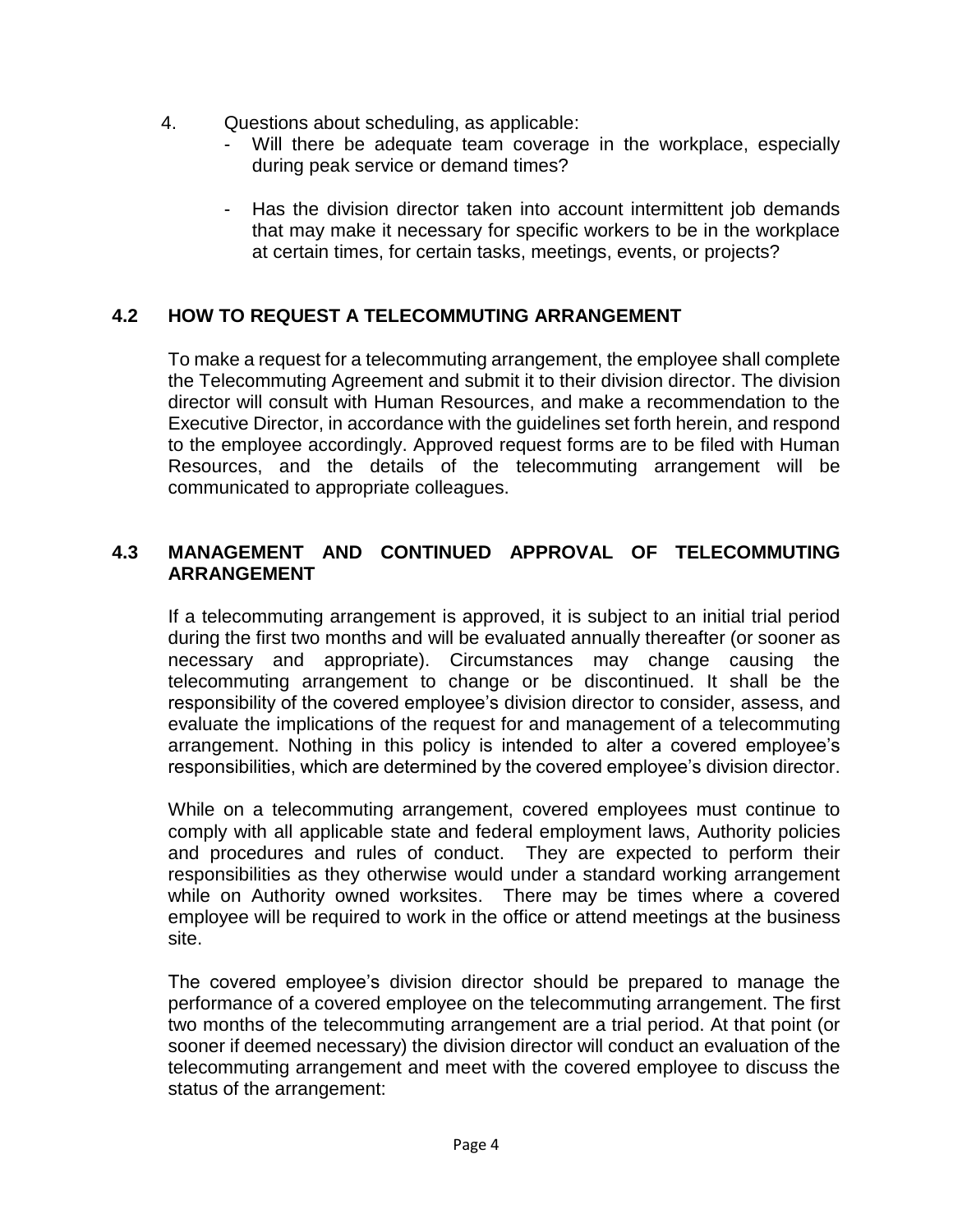- Are expectations clearly understood?
- Have turnaround times for tasks been adversely impacted?
- Is productivity being maintained?
- Are the division's needs still being met?
- Are there benefits that can be identified?
- Are there adjustments to the arrangement that might be desired by either party?

The covered employee's division director will decide whether to continue the telecommuting arrangement. Continued approval of the telecommuting arrangement will be granted on a case-by-case basis, taking into account the considerations of the current business needs of the Authority and the covered employee. If the telecommuting arrangement is continued, it will be evaluated at least annually thereafter. If the telecommuting arrangement is discontinued, the covered employee's division director will provide the employee with notice of discontinuation 14 days in advance.

Consistent with the expectations that would exist onsite, employees who telecommute should avoid conflicting commitments that would distract from their work such as engaging in non-work related activity, including but not limited to child and dependent care, during telecommuting hours (e.g.: during normal business hours). Telecommuting arrangements are not to be used for purposes of taking leave or time off from work. Requests for leave or time off (e.g., to bond with a newborn child or care for a family member with an illness or injury) should be made under the appropriate policy.

#### **4.4 WORK HOURS / WORKSPACE**

Telecommuters will work during their approved normal workday (including overtime when appropriate and authorized in advance by their manager). Telecommuters must request time off in accordance with Authority policies. Failure to comply with these requirements may result in the immediate termination of the telecommuting agreement. Additionally, when Telecommuters are required to report to their official work site there will be no reimbursement for travel, nor will the telecommuter be paid for their travel time.

The employee shall designate a workspace within their remote work location while teleworking. The telecommuter shall maintain this work location in a safe condition, free from hazards and other dangers to the employee and equipment. The Authority must approve the site chosen as the employee's remote workspace at the commencement of the telecommuting arrangement. The telecommuter is expected to submit three photos of the home workspace to the division director prior to approving a telecommuting arrangement.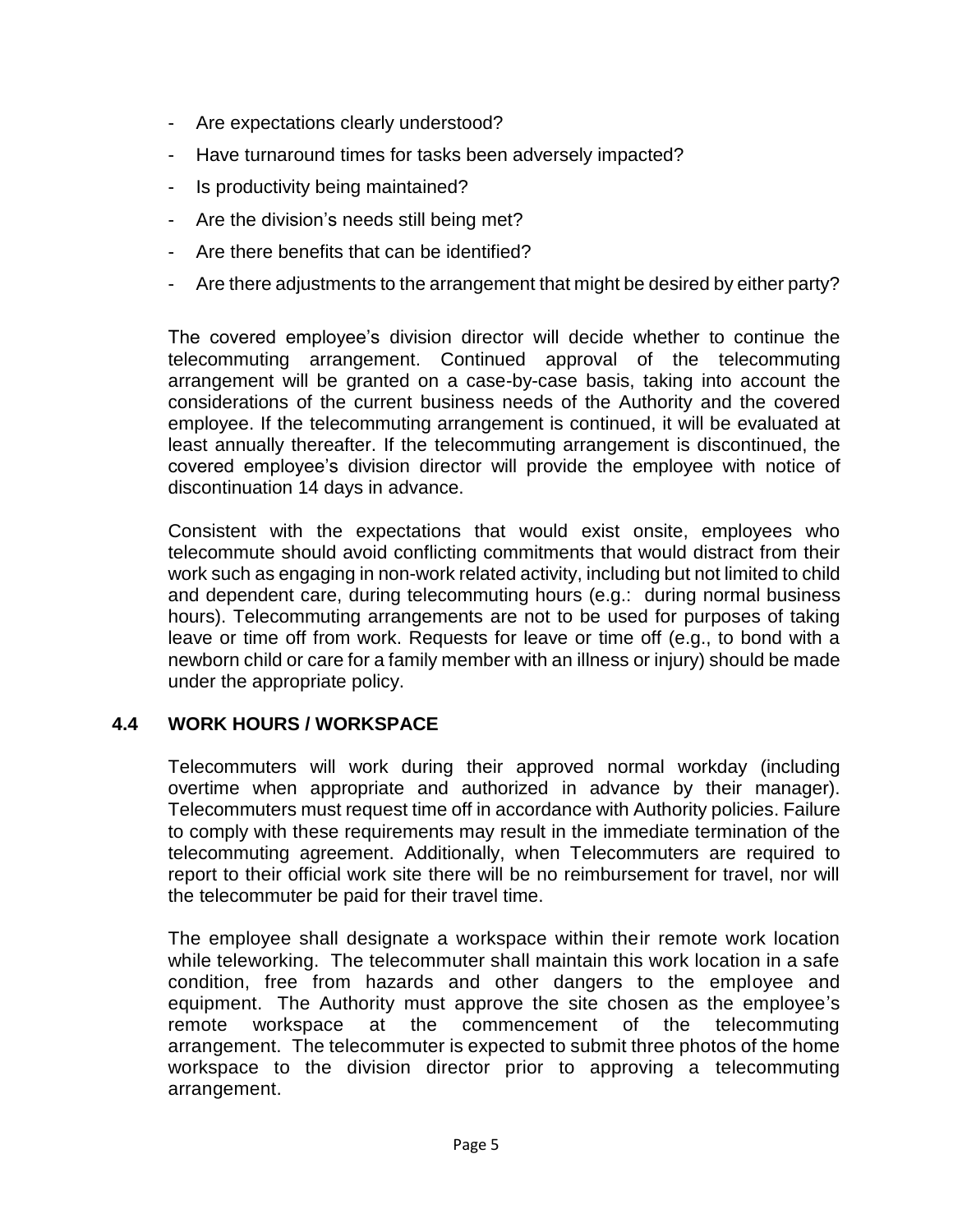The Authority has the right to make on-site visits (with 48 hours advance notice) to the remote work location for purposes of determining that the site is safe and free from hazards, and to maintain, repair, inspect, or retrieve company-owned equipment, software, data or supplies.

# **4.5 EQUIPMENT REQUIRED FOR TELECOMMUTING**

The Authority will not provide the covered employee with any computer equipment, telephone, or web access other than what the covered employee already has received or is eligible to receive for purposes of work.

The covered employee is responsible for ensuring that their telework location is equipped with the equipment they will need to fully carry out assigned duties. The Authority is not responsible for servicing and maintaining equipment that is not Authority property, and shall not be responsible for costs associated with normal wear, maintenance, upkeep, repair or replacement of personal equipment that supports the employee's ability to telecommute.

Office supplies will be provided by the Authority as needed. Out-of-pocket expenses for other supplies will not be reimbursed unless by prior approval of the employee's division director.

The Authority's Virtual Private Network (VPN) is a user managed service therefore, users are responsible for paying their associated Internet Service Provider (ISP) fees.

Consistent with the Authority's IT Policy and General User Procedure, telecommuting employees will be expected to ensure the protection of proprietary company and customer information accessible from their home office. Steps include securing and locking electronic devices, the use of locked file cabinets and desks, regular password maintenance, and any other measures appropriate for the job and the environment.

The Authority will provide certain tools and equipment for the employee to perform his/her current duties at a home work location. This does not include phone lines or internet service. When the employee uses her/his own equipment, the employee is responsible for maintenance and repair of equipment.

Whether personally owned or Authority provided, if equipment relied upon as a condition for telecommuting is not operational on a scheduled telecommute day, the employee will be required to either report to the office work location or make a request for time off under the Authority's normal leave policy.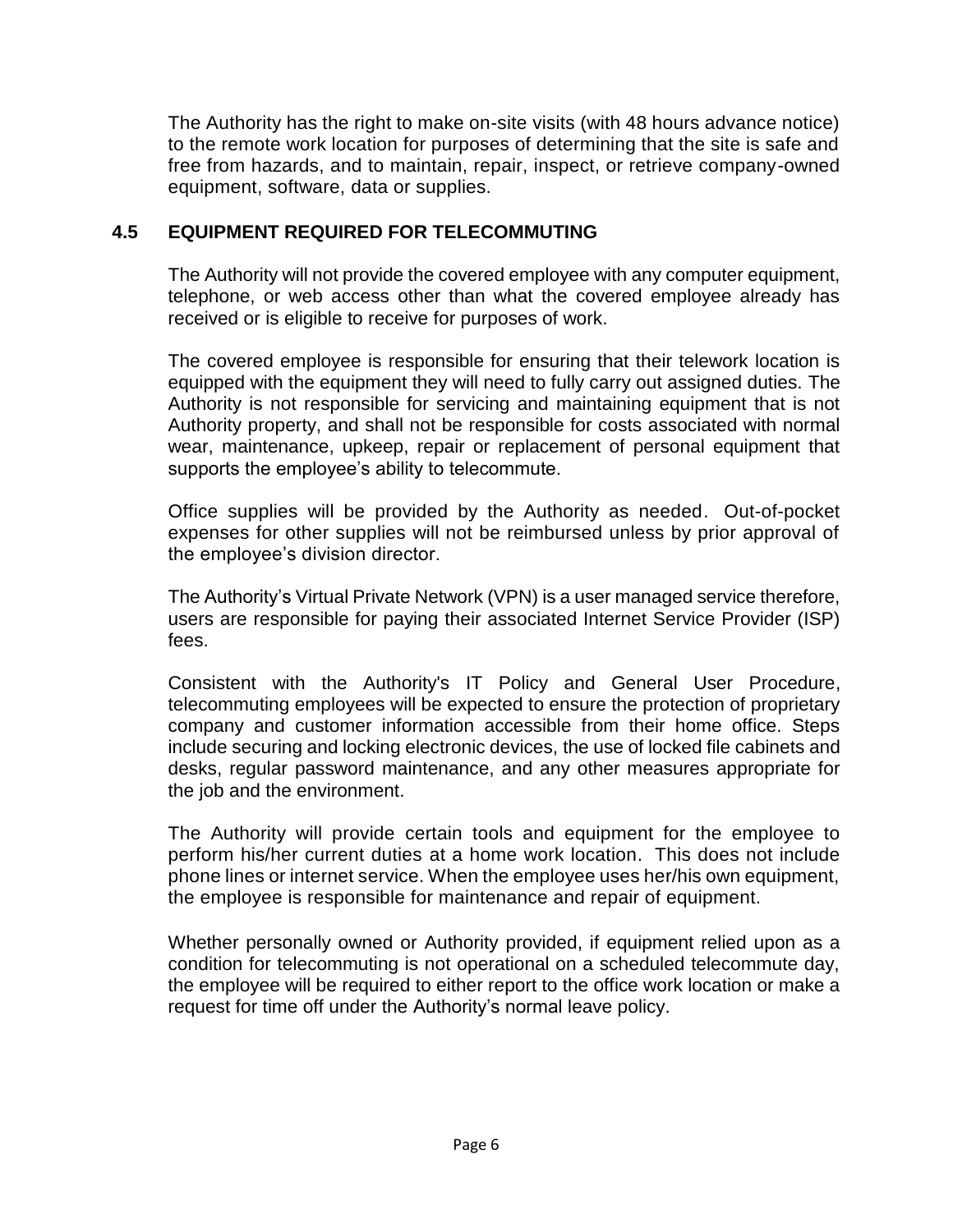# **4.6 SAFETY**

During work hours and while performing work functions in the designated work area of the home, Telecommuters are covered by workers' compensation.

Employees are expected to maintain their home workspace in a safe manner, free from safety hazards. The Authority assumes no liability for injuries occurring in the employee's home workspace outside the agreed-upon work hours or while performing non-work related functions.

The Authority will provide each telecommuter with a safety checklist that must be completed at least twice per year. Accidents that occur at home while the employee is being paid to work and that are directly related to the performance of the employee's work duties must be reported. Telecommuting employees are responsible for notifying their division director and Human Resources of such injuries as soon as practicable as per the Authority's Health & Safety Manual.

The Authority is not liable for loss, destruction, or injury that may occur in or to the employee's home. This includes family members, visitors, or others that may become injured within or around the employee's home.

## **4.7 CHILD AND/OR DEPENDENT CARE**

Teleworking is not a substitute for child and/or dependent care and it is the expectation of the Authority that Telecommuters will use appropriate child and/or dependent care during work hours.

Telecommuters will not be available during Authority's core business hours to provide child and/or dependent care.

Prospective Telecommuters are encouraged to discuss expectations of telecommuting with family members prior to entering into an agreement.

#### **4.8 TAXES**

It will be the telecommuter's responsibility to determine any income tax implications of maintaining a home office area. The Authority will not provide tax guidance nor will the Authority assume any additional tax liabilities. Telecommuters are encouraged to consult with a qualified tax professional to discuss income tax implications.

#### **4.9 COMMUNICATION**

Telecommuters must be available by phone and email during business hours. Telecommuters will still be available for in person staff meetings, and other meetings deemed necessary by management.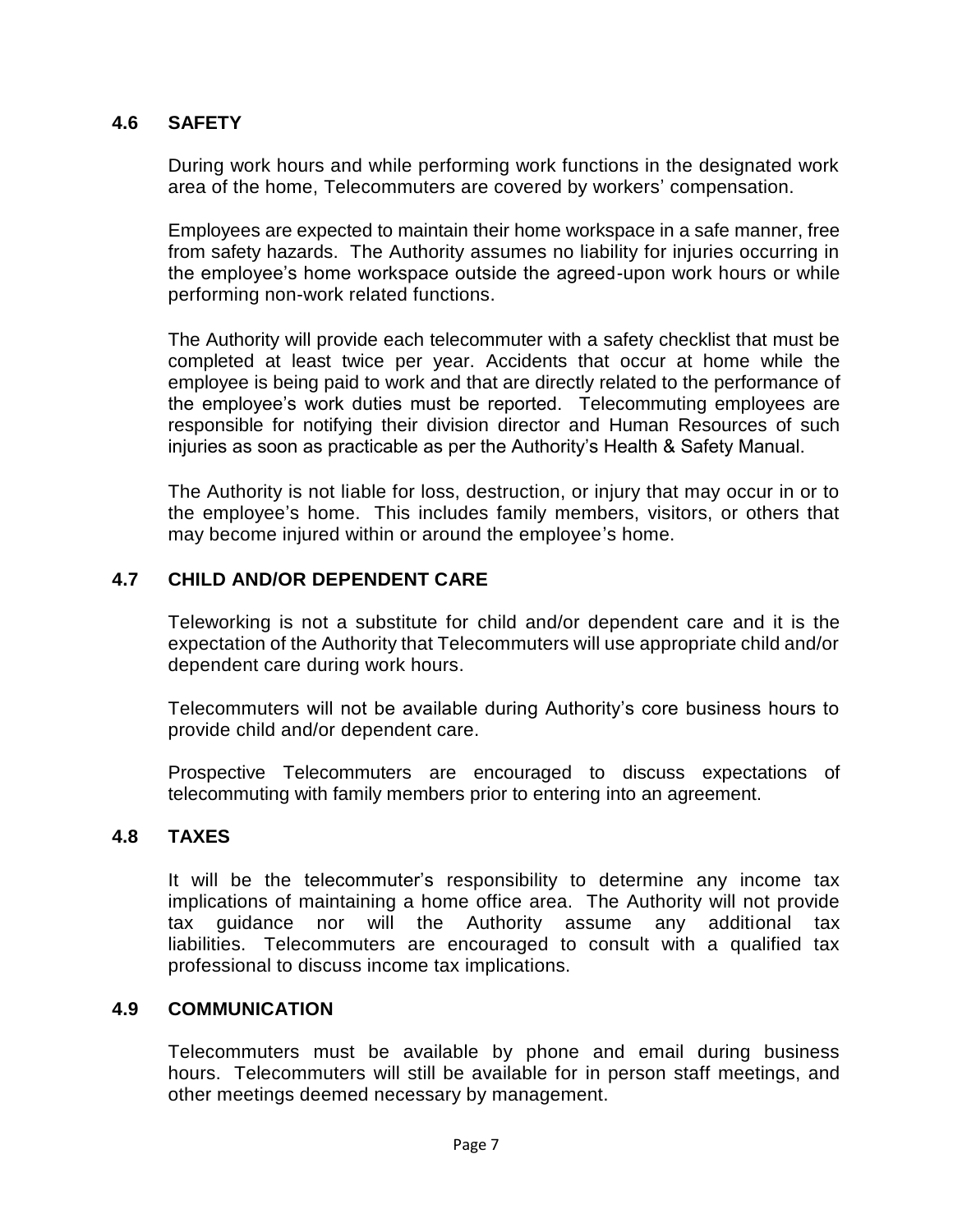## **Telecommuting Agreement**

| FLSA Status: <b>Exempt</b> Nonexempt |
|--------------------------------------|
| Date of Request: ________________    |
|                                      |

**This telecommuting agreement will begin and end on the following dates:**

| <b>Start Date:</b>                   | End Date: | Length/Term of Agreement: 1 Year |
|--------------------------------------|-----------|----------------------------------|
| <b>Address of Telework Location:</b> |           |                                  |
| <b>Employee Work Schedule:</b>       |           |                                  |

#### **The employee agrees to the following conditions:**

- 1. The employee understands that they must follow all the terms and conditions of their employment to include policy and procedures and the Code of Conduct while working from a remote location approved by the Authority.
- 2. The employee agrees and understands "regular work performed for the Authority" is defined as one or more full days per week on a regular basis within the geographic area of the Authority's business responsibilities and duties within the state of New York.
- 3. The employee will remain available and productive during their approved normal workday.
- 4. The employee will be available and ready (with no advance notice) to report to an Authority business location during working hours within 90-minutes of a request from management.
- 5. The employee must request time off in advance in accordance with Authority policies.
- 6. The employee will designate a workspace within the remote work location for teleworking in an area free from distractions.
- 7. Nonexempt (hourly) employees will obtain manager approval prior to working unscheduled overtime hours.
- 8. The employee will communicate regularly with his/her manager and co-workers during normal Authority business hours, which may include a weekly written report of activities to his/her manager.
- 9. The employee will comply with all Authority's rules, policies, practices and instructions that would apply if the employee were working at an Authority's location.
- 10. The employee will maintain satisfactory performance standards.
- 11. The employee will make arrangements for regular child/dependent care and understands telecommuting is not a substitute for child/dependent care.